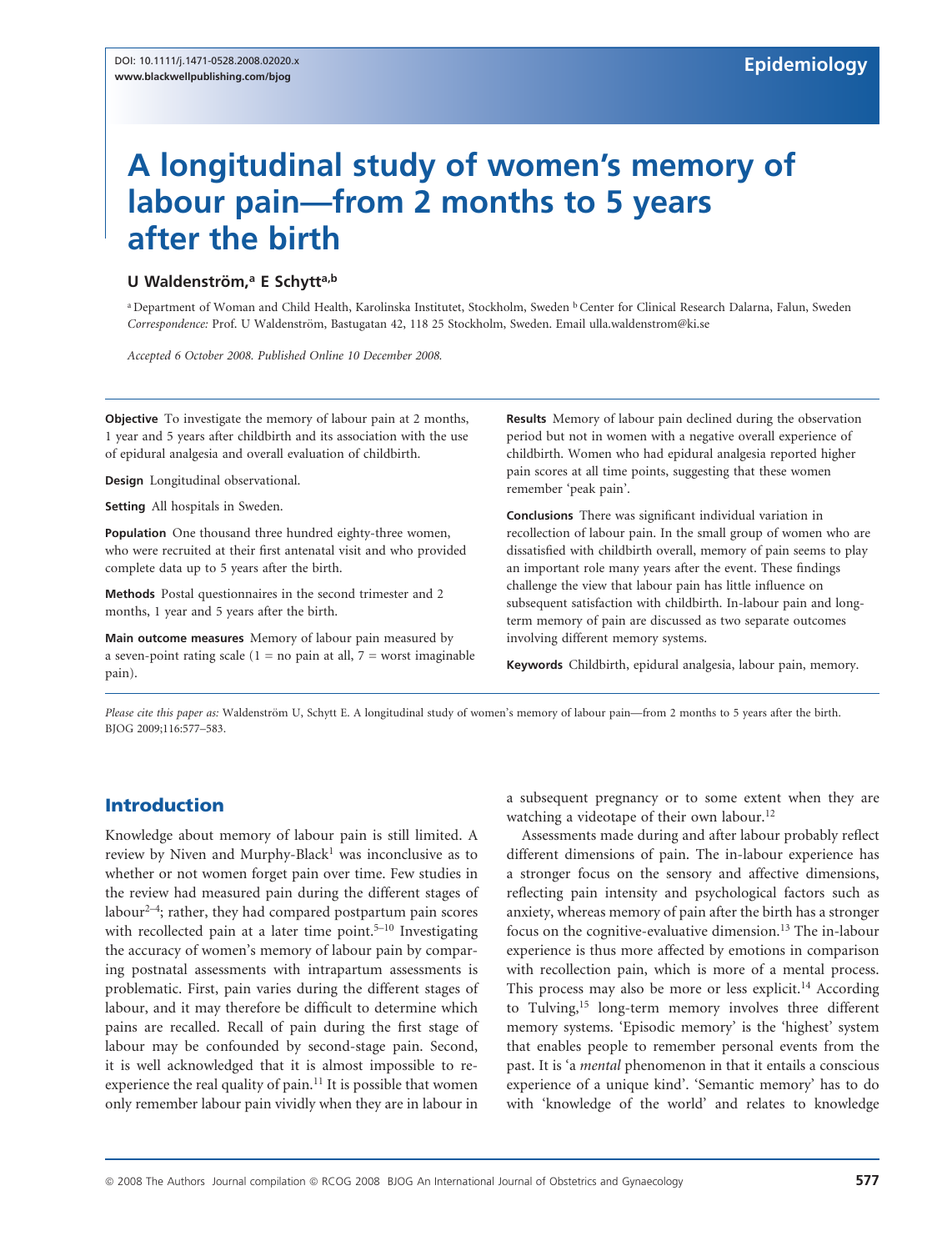shared by many individuals. Finally, 'procedural memory' is less conscious. It refers to long-term memory of skills and procedures or 'how to' knowledge, and these memories are often not easily verbalised.

Based on these theories, we suggest that in-labour pain and recollection of pain should be regarded as two separate outcomes, both of which are important and relevant in research and in the clinical context but for different reasons. Knowledge about the in-labour experience may help to optimise support during labour and to inform decisions about the administration of pain relief. Knowledge about a woman's recollection of labour pain, on the other hand, may guide the content of postnatal support in order to avoid long-term effects on women's overall experience of childbirth.

Our interest in long-term memory of labour pain was triggered by research findings showing that the evaluation of the birth experience may have an impact on future reproduction.16 Primiparous women who remembered childbirth as a negative experience at 2 months after the birth had fewer subsequent children and a longer interval to their next pregnancy, compared with women who had had a positive overall experience. Fear of pain is one of the reasons given by pregnant women who worry about the approaching birth $17-19$  or request a caesarean section.<sup>20</sup>

Since the review of memory of labour pain was published in the year  $2000$ ,<sup>1</sup> very few studies have been published on this topic. We investigated recollection of labour pain at 2 months and 1 year after the birth in a representative nationwide sample of 2428 Swedish-speaking women and found a decrease in pain scores at group level but great individual variation.21 We also found that primiparas who had used epidural analgesia remembered pain as more intense than those who did not receive this form of pain relief.<sup>22</sup>

We have now conducted a 5-year follow up of the same cohort of women in order to find out whether memory of labour pain continues to decline. Our investigation covered changes over time at three time points after the birth, 2 months, 1 year and 5 years, in the total cohort and in relation to parity, the use of epidural analgesia, and whether women had another baby during the observation period. Another aim was to study the relationship between memory of pain and overall evaluation of childbirth. Did women with a positive experience at 2 months postpartum forget pain more easily than women with a negative evaluation of childbirth?

## **Methods**

The methods of the first part of this study have previously been described in detail.<sup>21</sup> The initial aim was to study women's experiences of childbirth and the first year with a newborn child from a wide range of perspectives. This study was approved by the Regional Research and Ethical Committee at Karolinska Institute, Stockholm. It was then decided to conduct a 5-year follow up after the birth, where one of the aims was to study the recollection of childbirth. This followup study was approved by the Regional Ethics Review Board, Uppsala.

Women were recruited to the study at their first booking visit in early pregnancy. Those whose skills in the Swedish language were insufficient to fill in questionnaires were excluded. A total of 593 antenatal clinics (97% of all clinics operating in Sweden at the time) helped to recruit the women during 3 weeks, evenly spread over 1 year (May and September 1999 and January 2000). Posted questionnaires were completed by 3061 women in gestational week 16 (mean), 2762 at 2 months postpartum (average 10 weeks) and 2563 at 1 year postpartum (average 1 year and 1 month).

The baseline cohort of the present study was defined from the time point of the first postpartum questionnaire (2 months after delivery). Only women who had been in labour (elective caesarean sections excluded) and who had filled in the antenatal questionnaire and the questions about labour pain and overall birth experience at 2 months, were included. This baseline cohort included 2485 women. The study group was then defined as women who had completed all the three questionnaires after the birth and the specific questions about pain and birth experience in the respective questionnaire. This study group included 1383 women. In order to assess the representativeness of the study group, background characteristics were compared with those of the baseline cohort and a national cohort of all 84 729 women who gave birth in Sweden in 1999, when the majority of index births took place.

The two principal outcome measures were answers to identically phrased questions asked at 2 months, 1 year and 5 years after the birth: 'How did you experience the intensity of labour pain?' and 'How was your experience of labour and birth?'. The response format to the first question was a sevenpoint scale with the anchors verbally defined  $(1 = no \text{ pain at})$ all,  $7 =$  worst imaginable pain). This scale format has previously been used to measure memory of intrapartum experiences,16 and the pain assessments were highly correlated with the use of obstetric pain relief.<sup>22</sup> The five response alternatives for the second question were 'very positive', 'positive', 'both positive and negative' (in the following defined as 'mixed'), 'negative' and 'very negative'. Information about demographic background was collected during pregnancy in the first questionnaire, and information about labour, such as epidural analgesia, in the second questionnaire 2 months postpartum. Data from the total national birth cohort were obtained from the Swedish Medical Birth Register.

## Analyses

Women's responses at 2 months, 1 year and 5 years after the birth are presented as percentages or average scores (mean). When analysing changes over time at an individual level, the assessments at 2 months were compared with the 5-year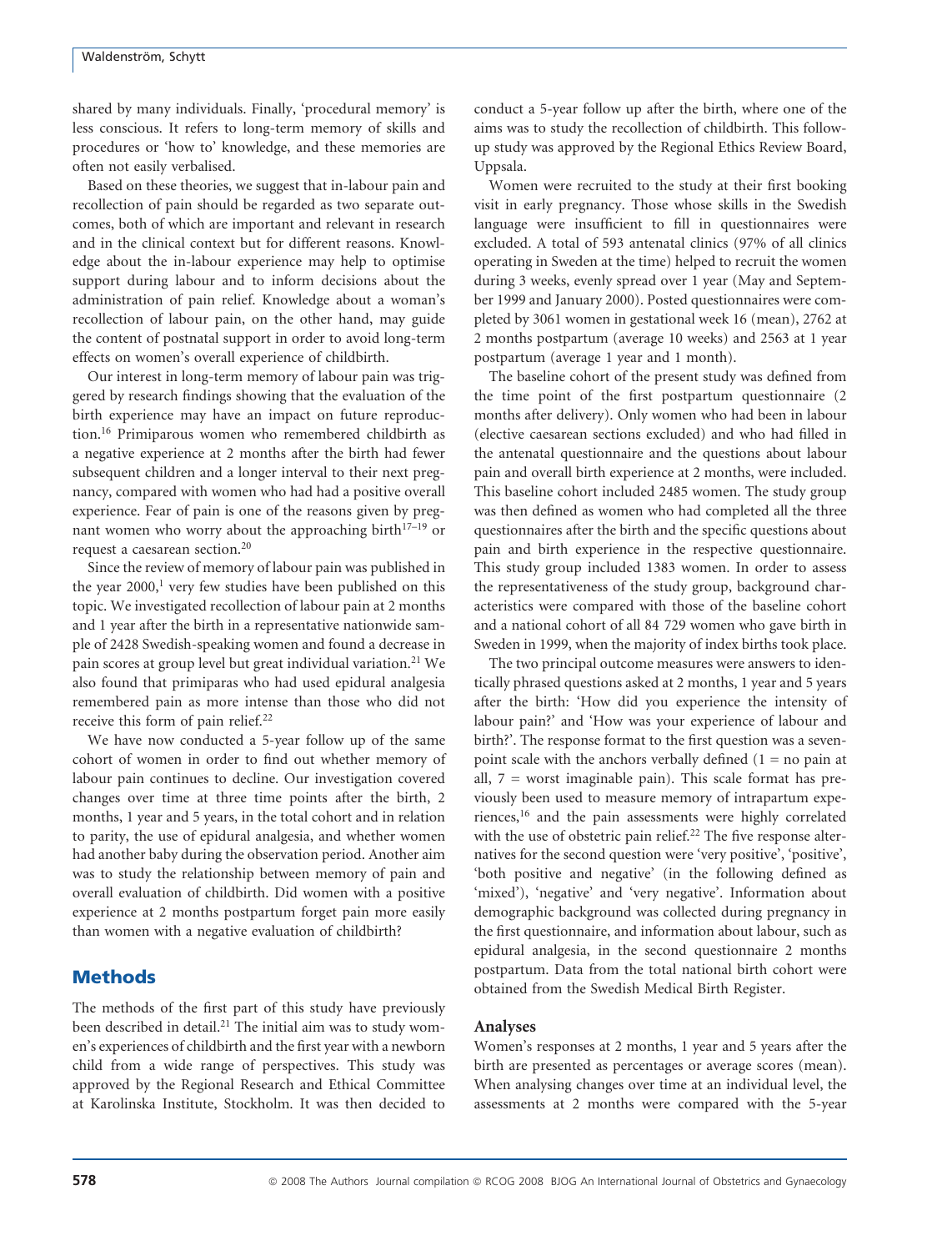assessments. Women were categorised into three groups: those who made the same assessment at the two time points and those who changed their assessment in either a positive (less pain) or a negative (more pain) direction. Continuous data were tested by means of Student's t test, and categorical data by chi-square test.

## **Results**

The study group was fairly similar to the baseline cohort regarding background characteristics and labour outcomes, despite the fact that only 56% of the original cohort provided complete data up to 5 years (Table 1). Compared with the total national Swedish birth cohort, the study group was skewed towards a higher percentage of primiparas (47 versus 42%) and women of Swedish-speaking background (93 versus 82%). Elective caesarean sections were deliberately excluded in the study group but not in the national birth cohort, and this explains the small differences in pain relief and mode of delivery.

Thirty-eight percent of the women had given birth to at least one more child during the 5 years following the index birth.

### Memory of pain

The average pain scores declined from 5.6 at 2 months to 5.3 at 1 year ( $P < 0.001$ ), and to 5.0 at 5 years after the birth (1 versus 5 years,  $P < 0.001$ ). Figure 1 illustrates the percentage of women with a specific pain score at each time point (scores 1–3 were merged because of few observations in the lower end of the pain scale).

Table 1. Background characteristics of women in the study group compared with those of the baseline cohort and the total birth cohort in Sweden in 1999

| <b>Characteristics in relation</b><br>to index pregnancy | Study group<br>$(n = 1383), %$ | Baseline cohort*<br>$(n = 2485)$ , % | National birth cohort** 1999<br>$(n = 84 729), %$ |
|----------------------------------------------------------|--------------------------------|--------------------------------------|---------------------------------------------------|
| Parity                                                   |                                |                                      |                                                   |
| After index birth                                        |                                |                                      |                                                   |
| Primipara                                                | 47                             | 44                                   | 42                                                |
| Multipara                                                | 53                             | 56                                   | 58                                                |
| Another baby during following 5 years                    | 38                             |                                      |                                                   |
| <b>Demographics</b>                                      |                                |                                      |                                                   |
| Age (years)                                              |                                |                                      |                                                   |
| $<$ 25                                                   | 15                             | 15                                   | 16                                                |
| $25 - 35$                                                | 76                             | 75                                   | 72                                                |
| $>35$                                                    | 10                             | 10                                   | 12                                                |
| Single status                                            | $\overline{4}$                 | 5                                    | 5                                                 |
| Education                                                |                                |                                      |                                                   |
| 9-year comprehensive school                              | 5                              | 6                                    |                                                   |
| Upper secondary school                                   | 52                             | 55                                   |                                                   |
| College or university                                    | 43                             | 39                                   |                                                   |
| Native language                                          |                                |                                      |                                                   |
| Swedish                                                  | 93                             | 91                                   | 82                                                |
| Other than Swedish                                       | $\overline{7}$                 | 9                                    | 17                                                |
| Labour and birth data                                    |                                |                                      |                                                   |
| Pain relief                                              |                                |                                      |                                                   |
| Epidural                                                 | 29                             | 28                                   | $27***$                                           |
| Pethidine                                                | 5                              | 6                                    |                                                   |
| Nitrous oxide                                            | 72                             | 70                                   | $78***$                                           |
| Induction                                                | 9                              | 9                                    |                                                   |
| Mode of delivery                                         |                                |                                      |                                                   |
| Normal vaginal                                           | 85                             | 85                                   | 79                                                |
| Instrumental vaginal                                     | 8                              | 8                                    | $\overline{7}$                                    |
| Elective caesarean                                       | Excluded                       | Excluded                             |                                                   |
| Emergency caesarean                                      | $\overline{7}$                 | $\overline{7}$                       | $14***$                                           |

\*Elective caesarean sections excluded.

\*\*Elective caesarean sections included.

\*\*\*Vaginal births only.

\*\*\*\*All caesarean sections.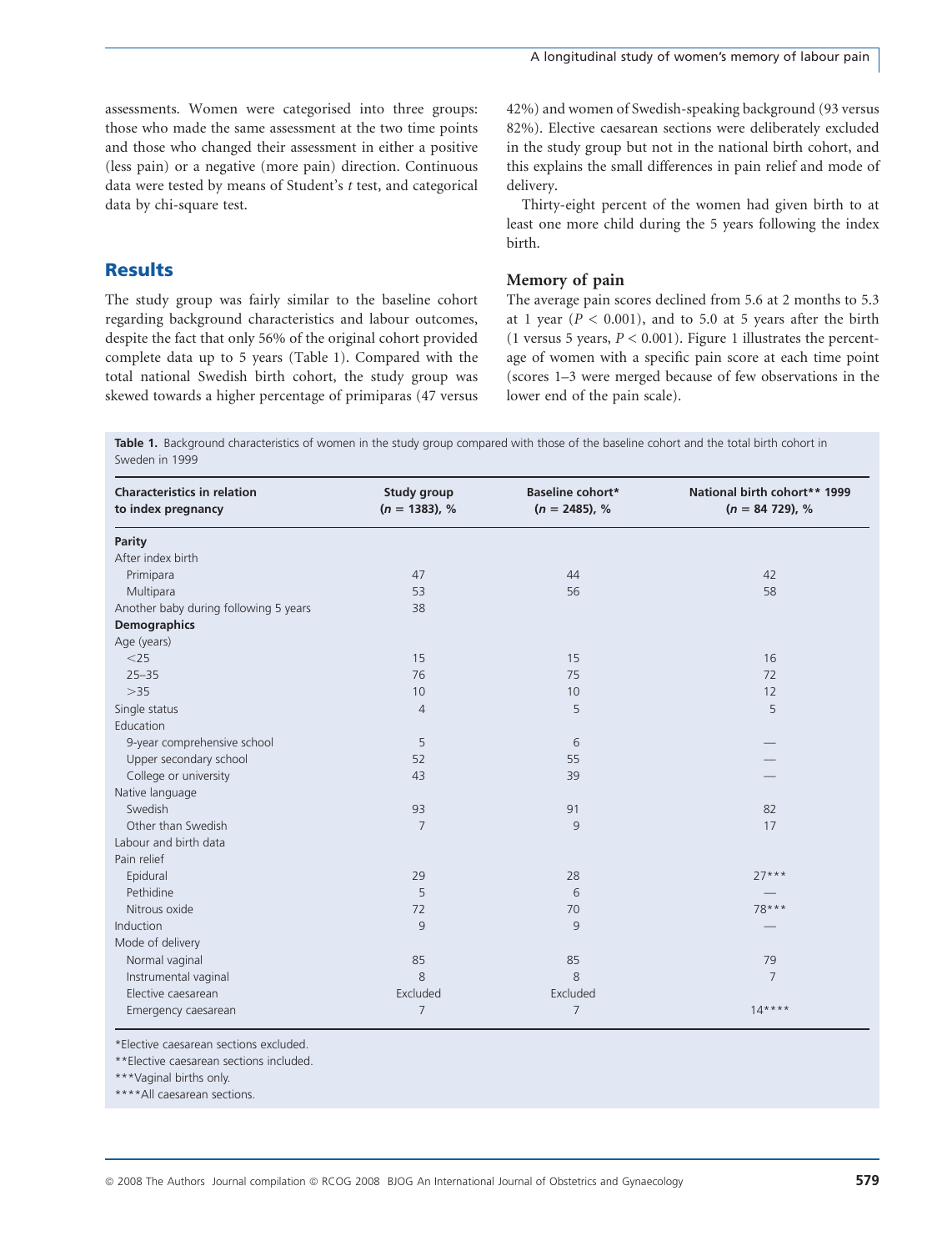

Figure 1. Memory of labour pain at 2 months, 1 year and 5 years after the birth.

At the individual level, 49% of the women remembered less pain at 5 years than at 2 months after the birth, 35% made the same assessment and 16% remembered labour as more painful.

Figure 2 illustrates the decline in average pain scores in relation to parity and whether women had a subsequent baby before the last follow up. No statistical differences were found between primiparas' and multiparas' average pain scores at 2 months and 1 year after the birth, but multiparas had a lower score at 5 years ( $P = 0.002$ ).

The differences within each parity group, between those who had given birth to another baby and those who had not, were not statistically significant (Figure 2). Higher pain scores might have been expected at the 5-year assessment in women who had another baby after the index birth, since the time that had elapsed after having re-experienced labour pain was shorter. However, the findings suggest that primiparas as well as multiparas were able to distinguish the



Figure 2. Memory of labour pain at 2 months, 1 year and 5 years after birth in primiparas and multiparas, with and without a subsequent birth.

experience of the index birth from the experience of the following birth.

Women who had an epidural block remembered pain as more intense than those who did not have this form of analgesia, and the differences between the two groups were statistically significant at all three time points (Figure 3). The recollected pain scores declined over time in both groups.

## Overall evaluation of childbirth and memory of labour pain

Figure 4 shows that women who evaluated childbirth as a very positive experience when asked 2 months after the birth reported the lowest pain scores, and women with a negative overall experience reported the highest scores. The figure also shows that women who had a very positive or positive memory of childbirth at 2 months changed their assessment of labour pain over time. They remembered pain as less and less intense. The decline was statistically significant both when



Figure 3. Memory for labour pain at 2 months, 1 year and 5 years after birth in women who had and who did not have epidural analgesia.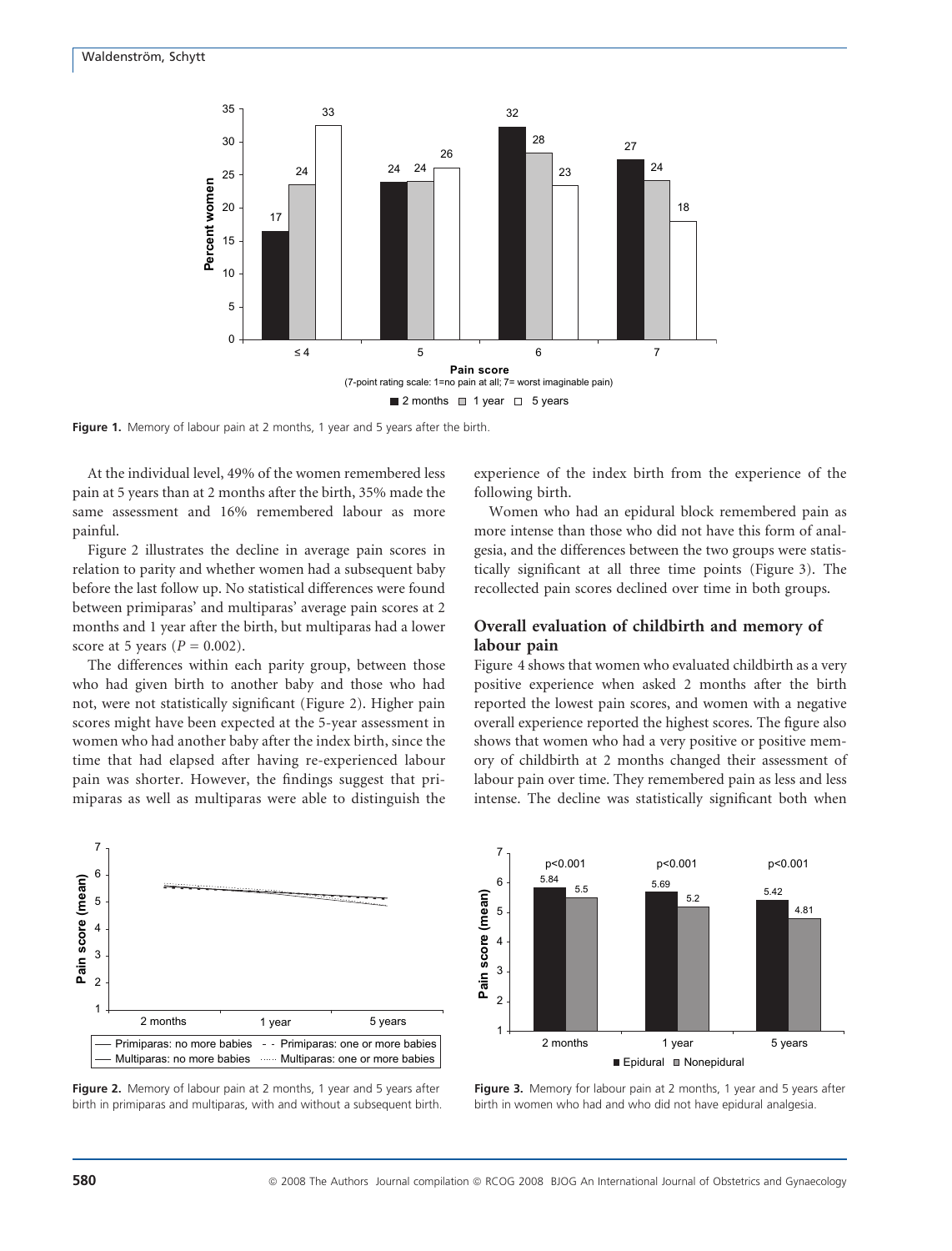

Figure 4. Recollection of labour pain in relation to women's overall birth experience at 2 months postpartum (seven-point pain rating scale:  $1 = no$  pain at all,  $7 =$  worst imaginable pain). All comparisons made with the mean scores at 2 months postpartum.

comparing the 2-month with the 1-year assessment ( $P <$ 0.001) and when comparing the 1-year with the 5-year assessment ( $P < 0.001$ ). A similar decline, but not as obvious, was observed in women with mixed feelings, and these differences were also statistically significant at the level  $P < 0.01$ . However, women who said childbirth was a negative or very negative experience did not change their assessment of labour pain ( $P = 0.41$  and 0.65).

These findings suggest that it is predominantly women with a positive overall experience of childbirth who forget the intensity of labour pain over time. Women with positive evaluations of childbirth ('very positive' or 'positive') comprised around 60% of the total sample, whereas those with a negative evaluation ('very negative' or 'negative') included less than 10%, figures that were relatively stable over time. These figures help explain the decline in average pain scores of the total sample described earlier (Figure 1).

## **Discussion**

This study showed that women's recollection of labour pain intensity changed over time. The average pain scores declined from 2 months to 1 and 5 years after the birth. The magnitude of this decline should, however, be interpreted with caution because of the methodological problems associated with pain measurement. The assessments were made on a seven-point rating scale and remembering exactly which figure was ticked several months and even years ago would have been difficult. Variations by chance, towards a lower or higher score, would have been natural. Since the distribution of the pain scores were skewed, with more women scoring 7 than 1, and since these women could change their assessments in only one direction, there was a risk of overestimating women's ability to forget labour pain. However, it was obvious that women who scored 6 when asked 2 months postpartum and who could move in both directions of the scale, more often remembered labour pain as less severe at 1 and 5 years after birth. The systematic change towards a lower average score at each follow up supports the conclusion that there are more women who forget the intensity of labour pain than those who do not.

Even if the average pain scores declined over time, this was explained by memory changes in only about half of the women. The other half made the same assessment as several years earlier or remembered labour as more painful. These findings illustrate the significance of individual variation in recollection of pain and do not support general conclusions about labour pain as easily forgotten.

Women's recollection of labour pain was associated with their first overall evaluation of childbirth. A positive birth experience was not only associated with lower pain scores but also with the ability to forget labour pain over time. A negative overall experience, on the other hand, was associated with high pain scores, and these women did not forget the intensity of pain years later. These findings may help to elucidate why research on satisfaction with childbirth has been inconclusive as far as the role of pain is concerned. In a review of pain and women's satisfaction with childbirth, it was concluded that 'the influences of pain, pain relief, and intrapartum medical interventions on subsequent satisfaction are neither as obvious, as direct, nor as powerful as the influences of the attitudes and behaviours of the caregivers'.23 In contrast to this conclusion, we have previously reported that memory of pain is an important predictor of not being satisfied with childbirth.<sup>24</sup> We found that, next after an emergency caesarean section, the experience of 'worst imaginable pain' was the strongest factor associated with a negative evaluation of childbirth 1 year after the event. Lack of support from caregivers was also important, but the odds ratio was lower. The different findings, compared with the review, may be explained by the focus on risk factor for a negative birth experience in our article. In our study, we compared the small group of women who rated childbirth overall as negative or very negative with all the other women. The findings might have been different if we had dichotomised the satisfaction scale differently, for instance by focusing on why women are 'very positive'.

It may well be that the relationship with caregivers is the most relevant factor for the majority of women, such as those who remember labour pain as manageable. However, for the relatively small group of women who rate the overall experience as negative or very negative, the memory of pain definitely seems important; otherwise, pain scores in this study would have declined over time, as for other women.

In this study, the percentage of women with a negative or very negative experience of childbirth at 2 months postpartum was 6%, whereas more than four times as many (27%) remembered labour pain as the worst imaginable (score 7). This means that in most cases, memory of severe pain was not associated with a negative overall experience. These findings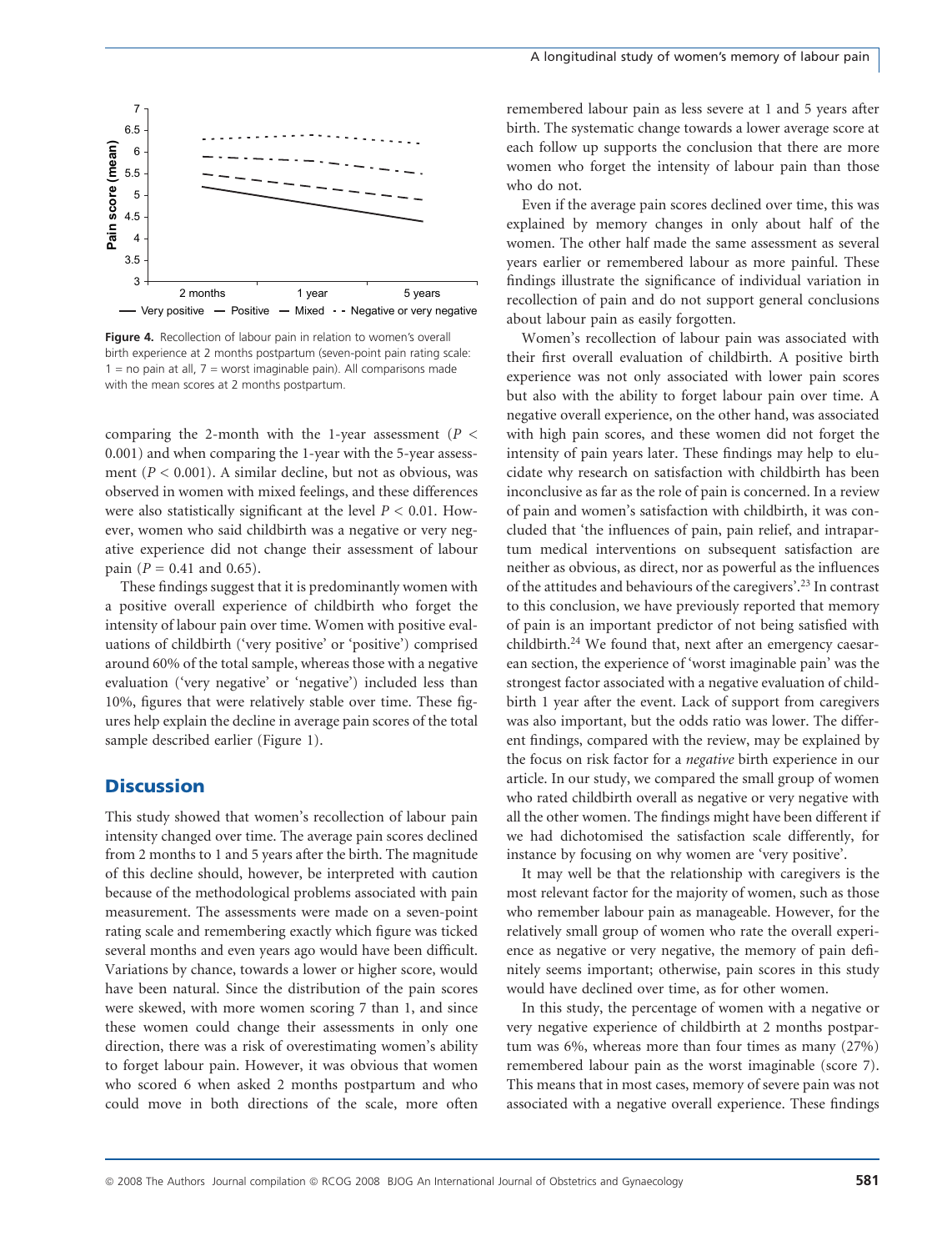suggest that memory of severe labour pain may not be a helpful criterion for caregivers seeking to identify women who may suffer from long-term negative consequences of childbirth. Asking about the overall experience seems better. When women with a negative overall experience have been identified, the issue of labour pain may need to be addressed in order to help these women cope with their childbirth experience.

Our finding that women who had epidural analgesia remembered pain as more intense than those who did not have this form of analgesia suggests that women do not retrospectively make a comprehensive assessment of the entire experience, including the relatively pain-free episode after the administration. They seem to remember pain when it is most severe, that is peak pain. This is in line with research on memory of other forms of pain.<sup>25</sup>

Our suggestion that perceived pain during labour and memory of labour pain after the birth should be regarded as separate outcomes, which may be difficult to compare, is supported by the seemingly contradictory findings regarding the effect of epidural analgesia. Research is unanimous regarding the short-term effect of epidural analgesia during labour: it is a very effective form of obstetric pain relief.<sup>26</sup> The long-term effect, on the other hand, seems to work in the opposite direction. However, definite conclusions about long-term effects of epidural analgesia on memory of pain may be hazardous since our findings are observational and causality cannot be established. To our knowledge, there are no randomised controlled trials of epidural analgesia that include long-term follow up of women's experiences, which could support or challenge our findings.

One explanation of the contradictory findings could be related to the previously discussed differences regarding dimensions of pain<sup>13</sup> and memory systems.<sup>15</sup> When asking about the effect of epidural analgesia during labour, women compare pain before and after the administration, and most women will then feel that the pain has become less intense. When asking about memory of pain, women will remember if they had an epidural or not, thus triggering the episodic memory system for events. The semantic memory system, which refers to general knowledge about epidural analgesia, may also be involved. The general view may be that epidural analgesia is given only when labour pain is severe, and the logical conclusion would then be to tick a high pain score since epidural analgesia had been needed. Some women may also want to justify their use of epidural by high pain ratings, and this would then also be affected by a general view that natural childbirth is the best.

In summary, this study showed that there are more women who forget labour pain than those who do not and that the process of forgetting continues many years after the birth. It also showed great individual variation, including a significant minority who remembered pain as even more intense at 5 years that at 2 months postpartum. A positive overall experience of childbirth was associated with remembering less pain over time, but this was not the case in women with a negative childbirth experience. These findings suggest that for most women, labour pain is a manageable life experience.

The findings of this descriptive study do not provide simple answers as to how caregivers could help women deal with labour pain or with the long-term memory of pain. We will continue to explore what factors affect long-term memory of pain, for instance the role of expectations and events during labour.

#### Disclosure of interests

There is no conflict of interest.

#### Contribution to authorship

U.W. was responsible for the study conception, design of the study, data collection and drafting of the manuscript. E.S. was responsible for the study conception, performed the data analyses and contributed to the writing of the manuscript. U.W. obtained funding for the study.

#### Details of ethics approval

Approval was obtained from the Regional Research and Ethical Committee at Karolinska Institutet in Stockholm, and the Regional Ethics Review Board in Uppsala.

#### Funding

Swedish Research Council.

#### Acknowledgements

The authors thank all women who participated in the study. We also whish to thank Dr Alina Rodriguez who was responsible for the data collection conducted 5 years after the birth. Approval for the study was received from the Regional Research and Ethics Committee at Karolinska Institute (98-358), Sweden. The study was funded by the Medical Research Council in Sweden. This study did not involve any conflict of interests.

## **References**

- 1 Niven CA, Murphy-Black T. Memory for labor pain: a review of the literature. Birth 2000;27:244–53.
- 2 Norvell KT, Gaston-Johansson F, Fridh G. Remembrance of labor pain: how valid are retrospective pain measurements? Pain 1987;31:77–86.
- 3 Algom D, Lubel S. Psychophysics in the field: perception and memory for labor pain. Percept Psychophys 1994;55:133–41.
- 4 Lowe NK, Roberts JE. The convergence between in-labor report and postpartum recall of parturition pain. Res Nurs Health 1988;11: 11–21.
- 5 Rofe Y, Algom D. Accuracy of remembering postdelivery pain. Percept Mot Skills 1985;60:99–105.
- 6 Robinson JO, Rosen M, Evans JM, Revill SI, David H, Rees GA. Selfadministered intravenous and intramuscular pethidine. A controlled trial in labour. Anaesthesia 1980;35:763–70.
- 7 Cogan R, Perkowski S, Anderson DA. Memories of labor and birth: reliability of post partum questionnaire reports. Percept Mot Skills 1988;67:75–9.